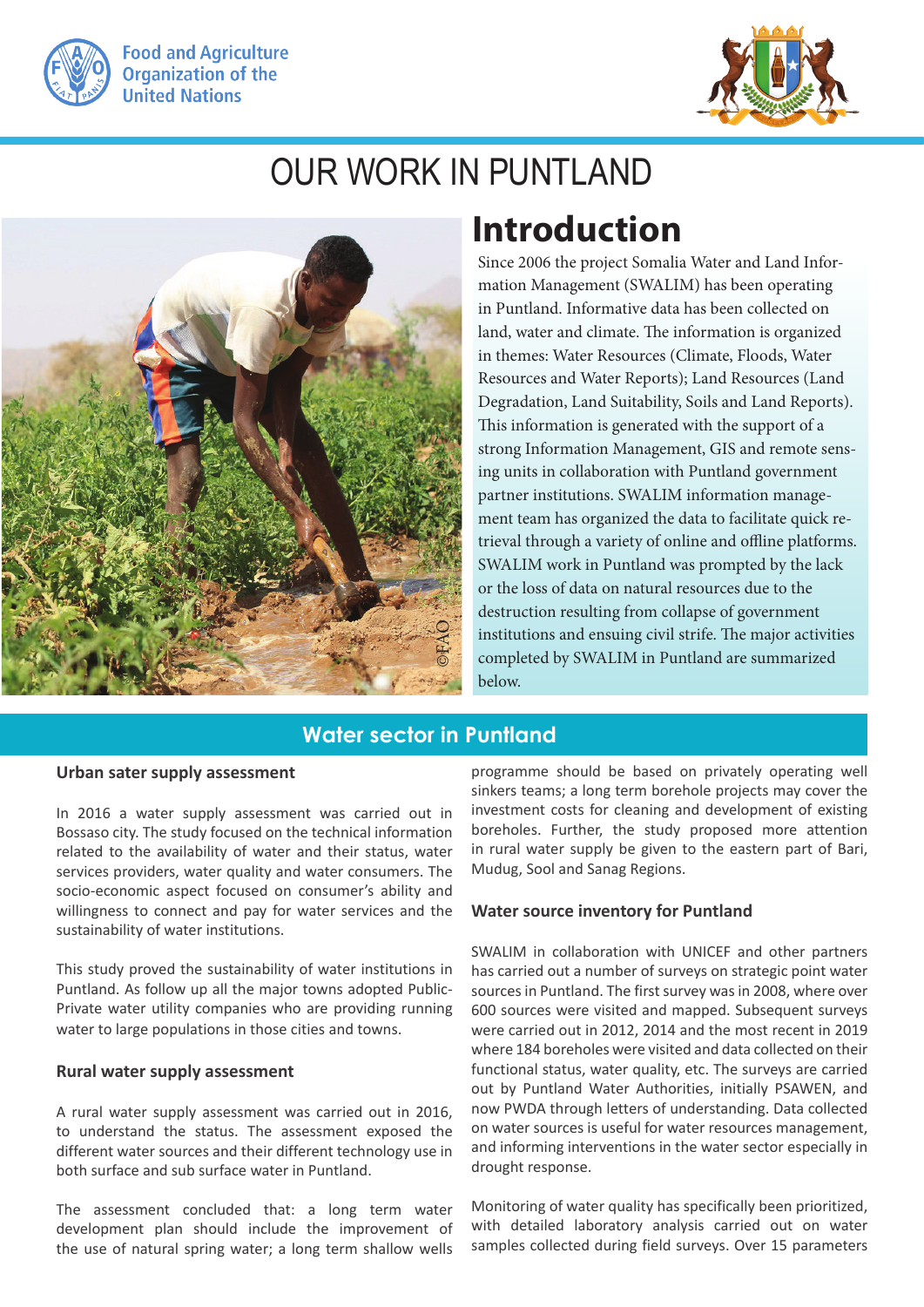cutting across common compounds and heavy metals are analyzed against the WHO standards. Further, SWALIM has provided PWDA with portable physio-biological testing kits for onsite water quality analysis.

The data can be assessed through the link: https://swims.faoswalim.org

#### **Hydrogeological assessment of selected areas in Puntland**

In response to frequent water shortages in Puntland, SWALIM undertook a hydrogeological assessment in 2011/2012 to identify and map potential groundwater aquifers. The assessment was done through remote sensing analysis and field surveys for geological and geophysical data collection. A detailed report "Hydrogeology Survey for Selected Areas in Somaliland and Puntland" was published out of this assessment.

Regional hydrogeology and water quality maps of were produced at a scale of 1:250,000, with more detailed analysis in 2 selected areas of interest. The report, and associated products are useful in guiding groundwater exploration, and overall management of water resources in Puntland.

#### **Meteorological network**

SWALIM has established 19 meteorological stations,three Automatic Weather Stations in Eyl, Garowe and Galkayo and two Synoptic Stations. The Ministry of Agriculture carries out routine monitoring of weather across Puntland. The data is collated and analyzed, then published in weather update bulletins every dekad during the rainy season.

The data generated from these stations are important tools for the assessment of the food security. They are often used by Government, the UN and other humanitarian organizations as early warning tool. Private enterprises utilize weather parameters such as temperature, humidity, and wind speed and wind direction for industrial plan purposes. More often than not, airport authorities ask online Automatic Weather Station data especially during the Hagaa season when strong gusty winds blow across Puntland.

The seasonal climate forecast for the Greater of Africa and the three day and seven day rainfall forecasts are increasingly enquired by people and organizations from all walks of life including nomads and village dwellers.

#### **Ground water monitoring**

With the growing population and rapidly expanding urban centres in Puntland, the risk of over exploitation of groundwater sources to meet increasing demand for water is high. For this reason SWALIM introduced groundwater monitoring in major urban towns in Puntland, namely Garowe, Bossaso and Galkayo as a pilot to a foreseen groundwater monitoring network across Puntland. The pilot faced initial hiccups, but the need to monitor the groundwater motivated SWALIM to adopt new technologies, and all is set to restore the stations using telemetry for data transmission as soon as COVID 19 travel restrictions are lifted.

The Puntland Water Authorities will benefit in data coming from the monitoring stations for long term analysis and management of groundwater resources. Plans are also in place to work with the water authorities to expand the network to all major aquifers across Puntland.

### **Land sector in Puntland**

#### **Land resources assessment of Somalia**

This study covered whole of Somalia and was focused on the fact that to ensure water and land resources are developed and managed in a sustainable way, a strategic overview of these resources is required, based on structured, up-to-date, and location specific information.

 In Somalia, most information has been lost during years of conflict. On the other hand, it has been acknowledged that stakeholders supporting rehabilitation and development of rural production systems are faced with lack of structured information on water and land resources.

#### **Application of remote sensing techniques for the assessment of pastoral resources in Puntland**

The main objective of this study was to test the application of remote sensing techniques and products for assessing resources in pastoral areas and in particular with respect to rangeland and environmental degradation in the two study areas in Puntland. Specific objectives were:

- To assess changes and trends in land cover in the study area using satellite image interpretation and field surveys.
- Assess applicability of the average phonological behavior of the major vegetation physiognomic groups as an input for the analysis of drought conditions in 2006.
- To assess human and animal impacts on the pastoral resources using remote sensing techniques with focus on settlements, water points and vegetation removal
- To Outline potentialities and limitations of remote sensing techniques and products in assessing non palatable invasive species.

#### **Land degradation assessment and monitoring framework**

The objective of the study was to identify potential causes, types, and impacts of land degradation at the national level and to identify local spots for comprehensive assessment. The outputs from this study were envisaged to support policy decisions for combating land degradation at the national level and to give the general guidelines of the sections of the country experiencing severe degradation so that appropriate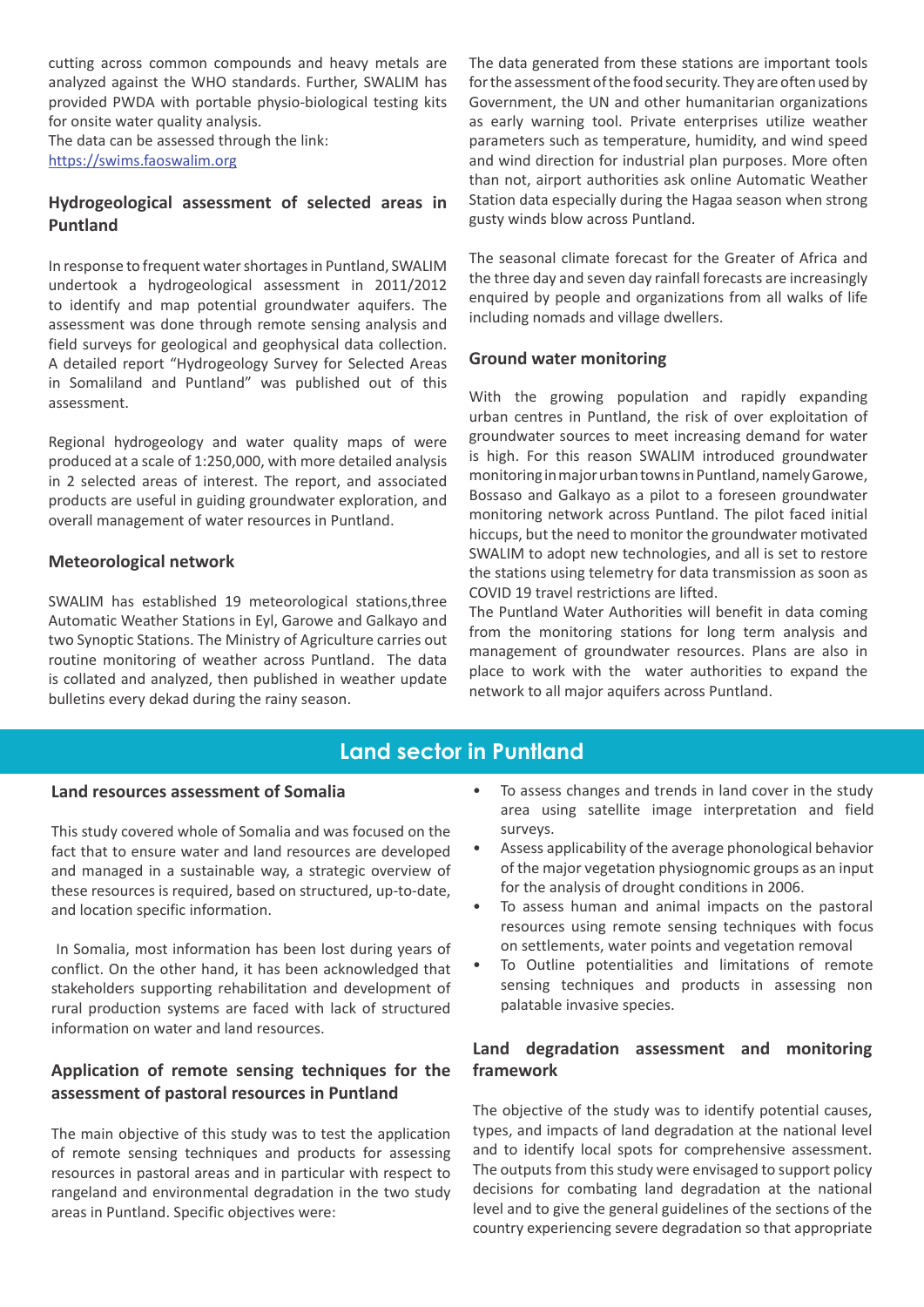planning of the national resources could be instituted. A Land Use Systems Map, produced at the same time, formed the basis of mapping land degradation. Land use systems are homogeneous areas of similar human activities (i.e. land use patterns) and biophysical information. In addition to the assessment, the study also established good baseline information for future monitoring of land degradation in Somalia.

#### **Land use system map of Puntland**

By definition, Land Use System = Land Cover + Land Use, as used in the study. Mapping of Land Use Systems was done to form basis for mapping land degradation in Somalia. The land use system in Puntland is mainly pastoralism with the land cover being mainly savanna. The animals kept include goats, sheep, cattle and camels. Other land use includes irrigated agricultural farming along the streams where water is either channeled directly from the springs and/or from shallow wells which are constructed close to the streams, in the valley bottoms. Up on the Golis Mountains the land cover is different and the land use also varies. Pockets of crop fields can be found up the Golis Mountains and the vegetation includes Juniperus spp. and among others. Frankincense extraction is a practiced activity in some of drier areas in the north-eastern part of Golis Mountain (Cal Madow) in Puntland.

During this study, Woodlands of Acacia bussei (Galool) were characterized by intense charcoal production activity that threatened the entire fragile ecosystem. The charcoal produced was for both local and export destination.

#### **Detection of tree cutting in the rangeland of Northeastern of Somalia using remote sensing**

The reduction of vegetation cover in time was identified as one of the main types of land degradation in the country due to different activities like livestock grazing and wood collection (Omuto et al, 2009) for fire wood and charcoal production. The tree layer has been identified as the main vegetation type used for fuelwood collection, fencing and construction materials. Charcoal production was found to be a very vibrant activity in the woodlands of Somalia, and Puntland in particular. The activity increased with time. There were some attempts to quantify the production of charcoal.

Using very high resolution remote sensing images and expert assessment, the trees of the tiger bush ecosystems of North Eastern Somalia were identified as areas in which tree cutting for charcoal burning was a common activity (Oroda et al. 2007). However, the real figures in terms of rate of trees cut per year were not calculated.

In this study, SWALIM made the attempt to continue the assessment in terms of quantifying the tree cutting activity as the main source of income. The use of very high resolution satellite images combined with fieldwork was the main tools for the detection and quantification of tree population for two different dates, with a five year difference (the earlier images were either from 2001/2002 while the second date was 2005/2006). Based on the assessment, it was possible to estimate the yearly rates of tree cutting in the study area. The findings have contributed to understanding the dimensions of charcoal production in Puntland and have called the attention regarding the impacts of the activity on the environment.

#### **Mangrove monitoring**

The overall objective of the project was to generate baseline data for monitoring of mangroves in the three regions of Somalia; Puntland, Somaliland and South Central Somalia. Specific objectives of the activity were to:

- Generate baseline data on vegetation (species composition, frequency, density and cover) of the mangrove.
- Produce a cover map of the mangroves of Somalia
- Outline the activities related to resource use and management in the mangrove ecosystem.
- Establish monitoring sites within the mangroves.

#### **Mapping and assessment of irrigated agricultural areas in Puntland**

The overall objective of the project was to provide the information needed to obtain a comprehensive understanding of the status, dimension and management of the Irrigated Agricultural production systems in Puntland. Specific objectives were:

- Produce land cover map showing the Irrigated agricultural farms in Puntland.
- Produce data on (production systems crops and livestock) type of crops planted, type of livestock, strengths in irrigated agricultural farming, weaknesses in irrigated agricultural farming, and opportunities in irrigated agricultural farming in Puntland.produce data on soil nutrients in the irrigated agricultural areas of Puntland.

The irrigated agricultural farms in Puntland were found to be associated with the distribution of the shallow wells and springs as the main source of irrigation water. However, these farms fell far below the irrigation potential of the land in Puntland. There were claims of infertile soils, use of poor crop seed, incidences of crop pests, increased soil salinity due to continued irrigation with slightly saline water and poor technical farming knowledge among others. Soil samples taken for analysis at the laboratory also confirmed the incidence of soil salinity in the irrigated agricultural areas of Puntland. These compounded constraints lead to reduced crop production. Besides crop production practices the communities in these irrigated agricultural farming areas were found to be essentially agro-pastoralists. Animal diseases were rampant in these areas, and veterinary services were wanting.

As regards the environment of these irrigated agricultural farming areas, it was established from the surveys that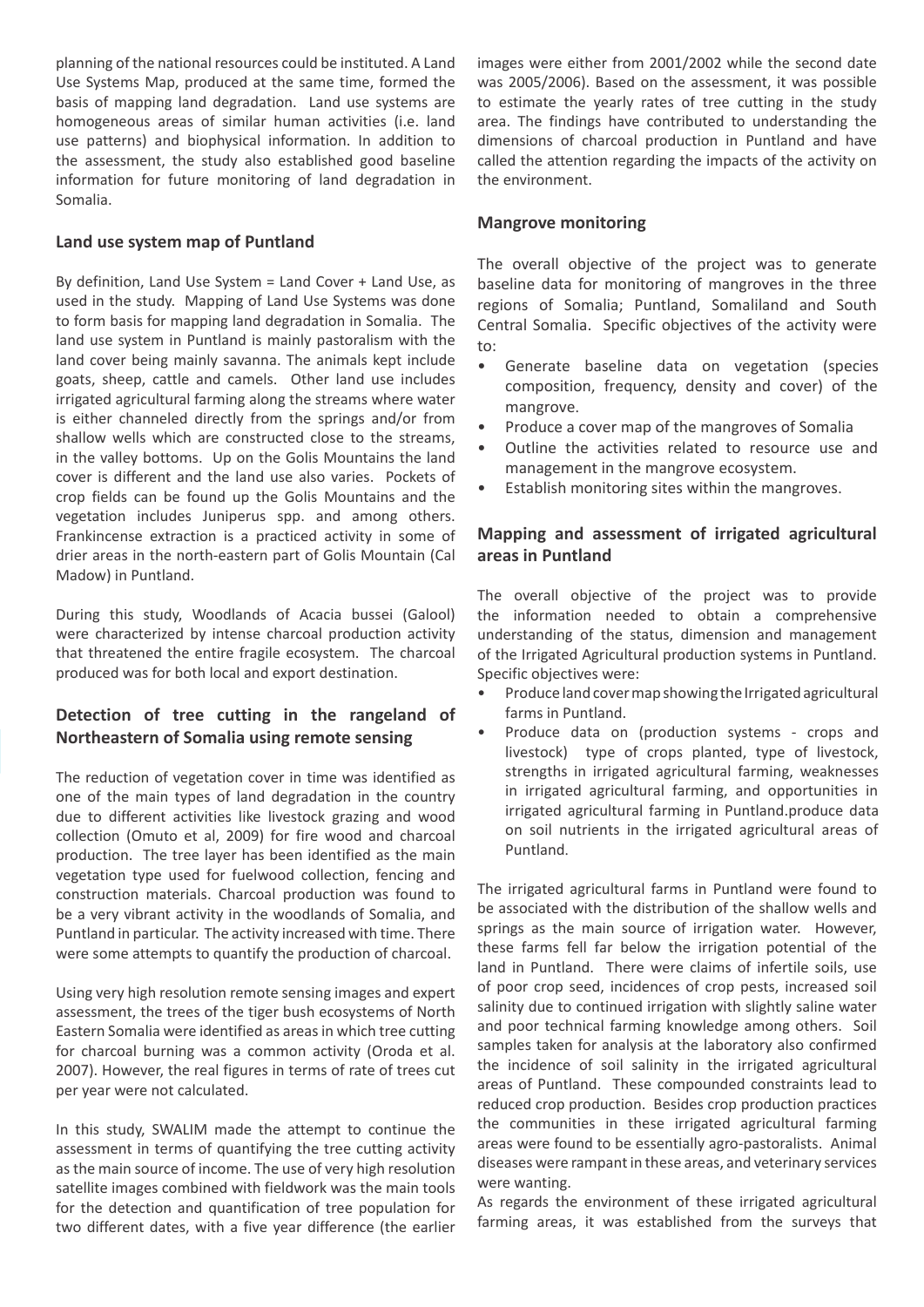charcoal production activity was common wherever there were trees.

Lastly, the irrigated agricultural farming areas were found to be important crop producing baskets in Puntland. The study observed that there was great potential in increasing the area under irrigation in the oases of Puntland.

#### **Monitoring of Golis mountain forest**

The overall objective of the project was to generate baseline data for monitoring of the Golis mountain forest. Specific objectives were to:

- Generate baseline data on vegetation (species composition, frequency, density and cover) of the Golis Forest.
- Produce a land cover map of the Golis mountain Forest;
- Outline the activities related to resource use and management in the Golis Forest ecosystem.
- Establish monitoring sites within the Golis Forest.

#### **Land use and land cover**

In northern Somalia, water is available within pockets of deep soil for irrigated orchards, or from shallow wells and springs, which are the major sources of water for crop irrigation, with water pumped to the fields. Irrigated crops grown on a small scale include maize, sesame, fruit trees and vegetables, while crops such as bananas, guava, lemon, mango and papaya are grown on a large-scale for domestic consumption.

Inappropriate land use has led to the original vegetation cover being heavily degraded, especially in northern Somalia, and in various places it has been entirely destroyed. This progressive destruction of plant life also has impaired animal habitats and reduced forage, affecting Somalia's wildlife and its greatest food resource, its livestock (goats, sheep, camels, and cattle).

#### **Land degradation monitoring**

The overall objective of the study was to establish a land degradation monitoring system in Puntland. The specific objectives were:

- To build the capacity of the Ministry of Environment Wildlife and Tourism on land degradation monitoring.
- Collect and analysis land degradation data from ADESO and CARE intervention sites for EU MDG natural resources management project.
- Strengthen land degradation monitoring and assessment throughout Puntland and improve food security and livelihoods for rural communities in Puntland.

National Biodiversity Strategy and Action Plan (NBSAP) The Context for the National Biodiversity Strategy and Action Plan (NBSAP) was set by the key stakeholders with the following objectives:

- Creating a shared understanding of biodiversity among the stakeholders at the national and regional levels in Somalia; and
- Aligning their understanding as well as commitment to

biodiversity conservation with the overall Strategic Plan for Biodiversity 2011-2020.

As a first step to achieve this NBSAP, the key stakeholders agreed to an inclusive process of taking on board the relevant actors both in Somalia and abroad. Series of focused group discussions, structured interviews, two training and six consultative workshops were held in Mogadishu and the zonal capitals of Somalia.

Together with the Somali stakeholders, the draft NBSAP was refined through the substantial insight of CBD Secretariat, FAO Headquarters & Regional office, and the NBSAP Forum. The final validation workshop was held in Mogadishu in August 2015 which was chaired by the Deputy Prime Minister of Somalia together with State Minister for Environment and the FAO Representative for Somalia. This workshop was attended by representative of all the key stakeholders who unanimously validated this NBSAP.

Finalization of the NBSAP was identified as just the beginning of a useful, though long and challenging journey, a journey that could only be attained through the meaningful and lasting commitment of conservation partners both at the national and global levels.

#### **FAO SAFE strategy for Somalia**

Energy access for crisis-affected people in Somalia is a key issue to be addressed through the Somali Compact and by the international community at large. Modern forms of energy are only available to a small percentage of the population while the majority rely on woodfuel as a source of energy. Women face tremendous challenges in collecting and using woodfuels while the production of charcoal is a risky and unsustainable livelihood activity practiced primarily by the poorest and most marginalized parts of the Somali population.

FAO has been employing a holistic approach to manage fuel issues in protracted crises through the inter-agency Safe Access to Fuel and Energy (SAFE) initiative. SAFE promotes the implementation of multi-faceted approaches that address protection, gender, environment, nutrition and livelihood objectives, among others. SAFE was initially established as an Inter-Agency Standing Committee (IASC)3 Task Force on Safe Access to Firewood and alternative Energy but has since evolved into a global Steering Committee with FAO, WFP, UNHCR, UNICEF, International Lifeline Fund, GIZ, Mercy Corps and others as key members.

The strategy document produced for Somalia was developed and finalized by a team of SWALIM and other FAO experts following comprehensive consultations with various technical divisions in FAO headquarters as well as the regional, subregional and the FAO Somalia country offices.

The formulation of the strategy was based on an analysis of the multi-sectoral challenges faced by households in various parts of the country. The first section of the strategy is composed of a background and country context section which frames the issue of energy around a set of key themes